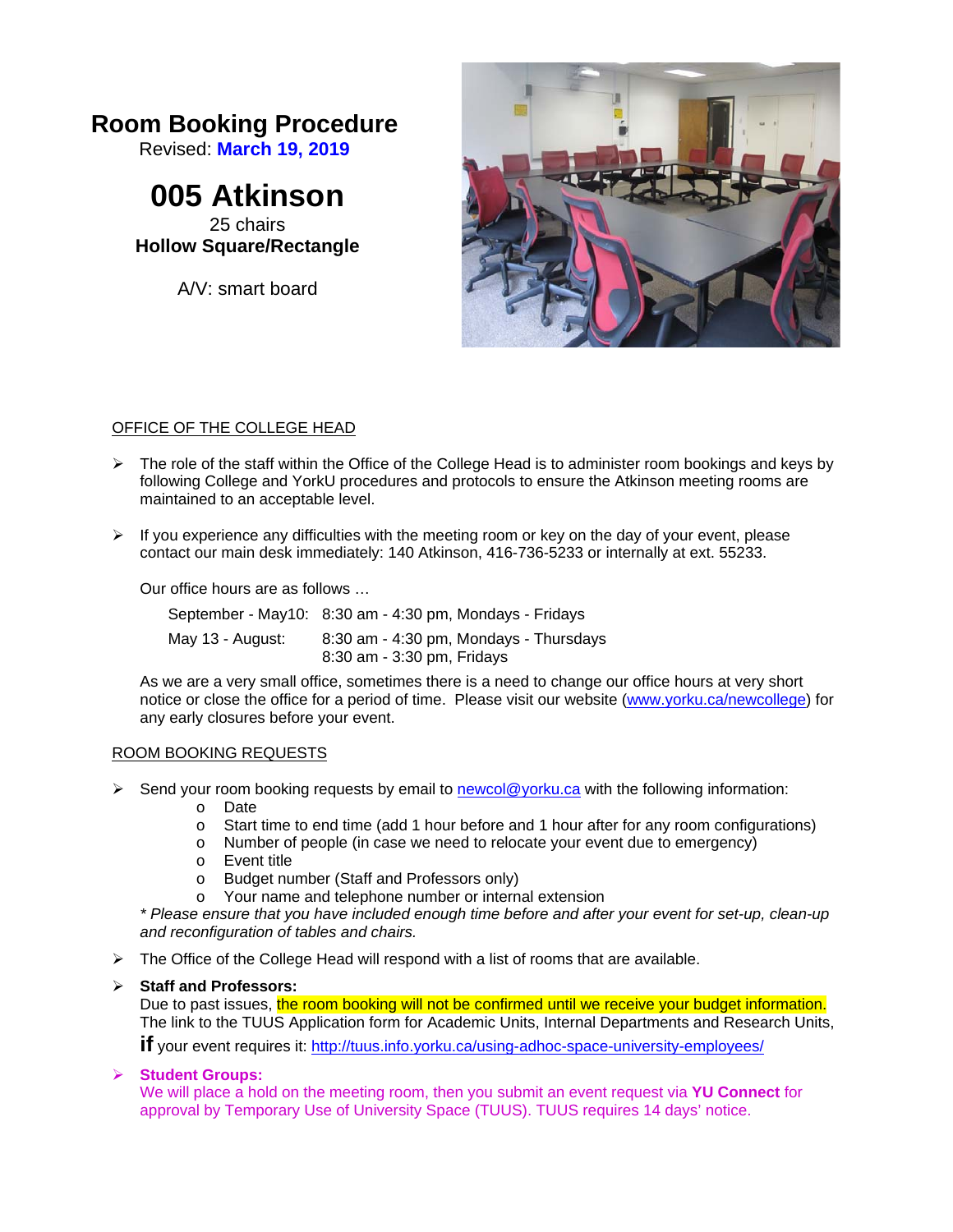#### ROOM KEYS

- $\triangleright$  Staff & Professors Room keys will not be released if we have not received the budget information.
- $\triangleright$  Student Clubs & Councils Room keys will not be released if we have not received approval from TUUS.
- $\triangleright$  If your meeting is scheduled to start before 10 am, it is best to obtain the meeting room key the day before.
- $\triangleright$  Room keys need to be signed out by the person that booked the room or a named designate, then signed back in by a staff member from the Office of the College Head. Please ensure you have provided the name of your designate to our office via newcol@yorku.ca.
- $\triangleright$  **Room keys are to be returned immediately after the event.** If your event ends after our regular business hours, we ask that you place the key(s) through the mail slot to the left of the main doors to 140 Atkinson OR return the keys to the Office of the College Head first thing the next morning.
- Lost keys will result in a re-keying charge of up to **\$150 per lock.** (004 Atkinson has 1 lock, 005 Atkinson has 1 lock, 109 Atkinson has 2 locks.)

#### ROOM CONFIGURATION – Staff & Professors ONLY

**Submitting a Request:** Staff & Professors – please use **MAXIMO** to submit your request for a room configuration a **minimum of 10 business days** prior to the event. The ability to complete set-up by the required date is subject to operational priorities and staff availability.

**Charges: Room set-up is a chargeable activity; a GL Account is required for this request.** Set-ups are performed during regular business hours; additional charges may apply for set-up arrangements after business hours (Monday-Friday 8:00am-3:30pm)

#### **Room Setups:**

- It is the responsibility of the user to confirm the availability and suitability of the room reserved prior to submitting a service request.
- Custodial Services perform set-ups using the room's existing furniture (i.e. tables & chairs).
- Custodial Services does not supply extra furniture. Users should ensure that the room is equipped with sufficient furniture to meet the event requirements and desired configuration.
- Custodians will not remove or transport furniture to other locations.
- Custodial Services does not supply table linens, skirting, electrical items, and audio visual or instructional technology equipment.
- Custodial Services will only open and secure doors of spaces that have been identified on the SR within Monday-Friday 8:00am-3:30pm.

**Configuration Design:** Select **Custom** and attach your preferred room layout from the examples below.

**Multiple room set-up requests:** Please submit separate/individual SRs for each room set-up request.

**Cancellation:** It is the responsibility of the user to notify Custodial Services if their event is cancelled. We require 48 hours' notice or applicable charges will be applied. **Please submit a MAXIMO Log for cancellations.**

**Need HELP?** A copy of the *Service Request User Guide* is available via the **SR Documentation** in MAXIMO.

 $\triangleright$  If you make changes to the standard layout of the room it is the responsibility of your Event Coordinator to ensure the room layout has been returned to its original state. Failure to return the room to its original state will result in a Custodial Service Charge to the budget number provided in the original room booking request.

Please note: Photographs of the original room configuration have been posted inside each room